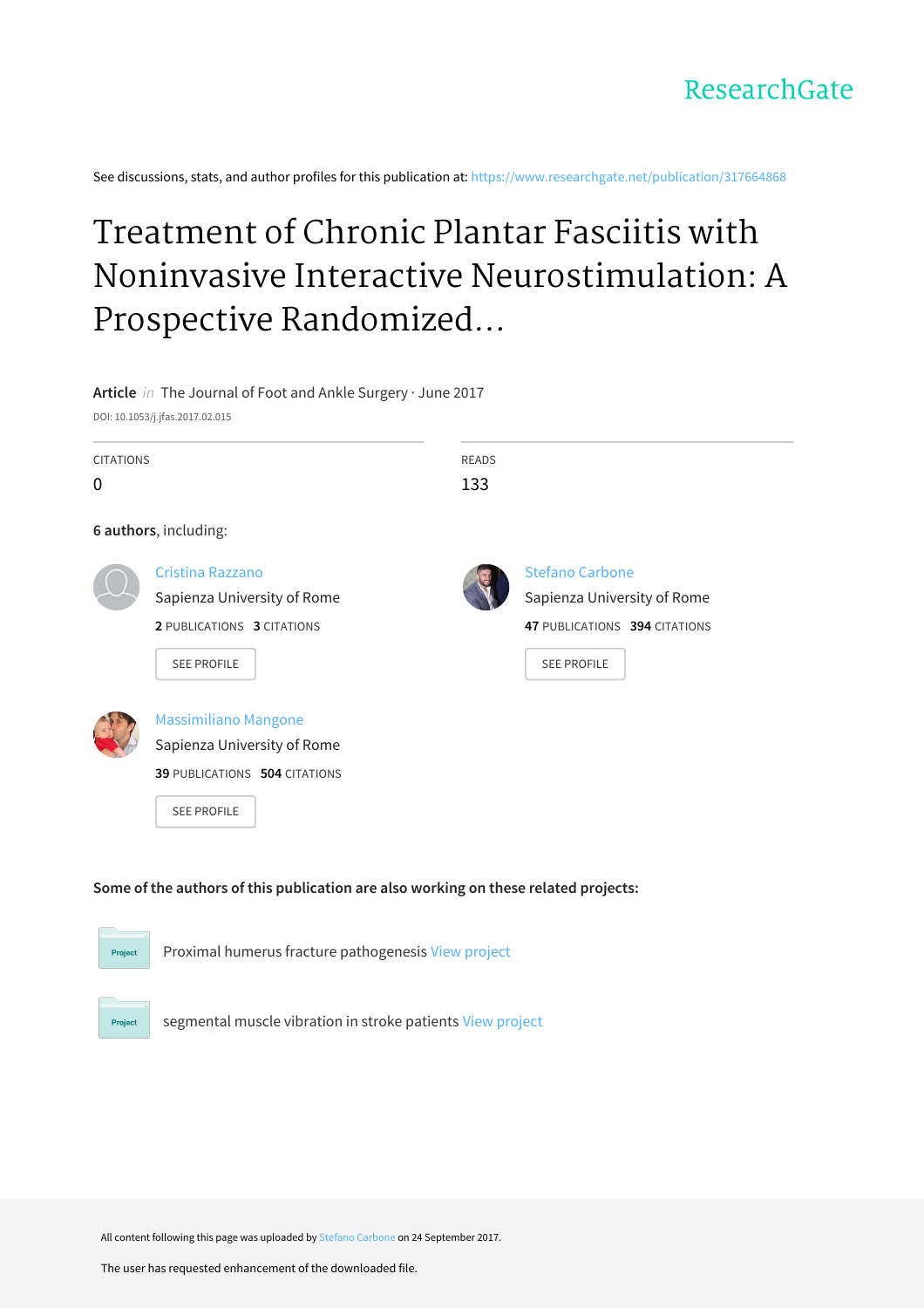**Contents lists available at ScienceDirect** 

# The Journal of Foot & Ankle Surgery

journal homepage: [www.jfas.org](http://www.jfas.org)



CrossMark

# Treatment of Chronic Plantar Fasciitis with Noninvasive Interactive Neurostimulation: A Prospective Randomized Controlled Study

Cristina Razzano, MD<sup>1,2</sup>, Stefano Carbone, MD<sup>3,4</sup>, Massimiliano Mangone, ME<sup>5</sup>, M. Raffaella Iannotta, PT $^6$ , Alessandro Battaglia, MD $^7$ , Valter Santilli, MD, PhD $^8$ 

<sup>1</sup> Resident, Department of Physical Medicine and Rehabilitation, Sapienza University of Rome, Rome, Italy

<sup>2</sup> Resident, Department of Physical Medicine and Rehabilitation, Centro Medico Erre, Sant'Agata dei Goti, Italy

<sup>3</sup> PhD Student, Department of Molecular Medicine, Sapienza University of Rome, Rome, Italy

<sup>5</sup> Medical Engineer, Biomechanics and Movement Analysis Laboratory, Department of Physical Medicine and Rehabilitation, Sapienza University of Rome, Rome, Italy

<sup>6</sup> Physical Therapist, Department of Physical Medicine and Rehabilitation, Centro Medico Erre, Sant'Agata dei Goti, Italy

 $7$  Chief of Department of Physical Medicine and Rehabilitation, Centro Medico Erre, Sant'Agata dei Goti, Italy

<sup>8</sup> Chief of Department of Physical Medicine and Rehabilitation, Sapienza University of Rome, Rome, Italy

# article info

plantar fasciosis plantar heel pain skin impedance

Level of Clinical Evidence: 2 Keywords: InterX<sup>®</sup> noninvasive interactive neurostimulation

## **ABSTRACT**

The initial treatment of plantar fasciitis should be conservative, with most cases responding to standard physiotherapy, nonsteroidal anti-inflammatory drugs (NSAIDs), heel pads, and stretching. In cases of chronic refractory symptoms, more invasive treatment could be necessary. Noninvasive interactive neurostimulation (NIN) is a form of electric therapy that works by locating areas of lower skin impedance. The objective of the present prospective randomized controlled study was to evaluate whether the use of NIN for chronic plantar fasciitis could result in greater improvement in a foot functional score, lower levels of reported pain, reduced patient consumption of NSAIDs, and greater patient satisfaction compared with electric shockwave therapy in patients without a response to standard conservative treatment. The patients were randomized using random blocks to the NIN program (group 1) or electric shockwave therapy (group 2). The outcome measurements were the pain subscale of the validated Foot Function Index (PS-FFI), patient-reported subjective assessment of the level of pain using a standard visual analog scale, and daily intake of NSAID tablets (etoricoxib 60 mg). The study group was evaluated at baseline (time 0), week 4 (time 1), and week 12 (final follow-up point). Group 1 (55 patients) experienced significantly better results compared with group 2 (49 patients) in term of the PS-FFI score, visual analog scale score, and daily intake of etoricoxib 60 mg. NIN was an effective treatment of chronic resistant plantar fasciitis, with full patient satisfaction in >90% of cases. The present prospective randomized controlled study showed superior results for noninvasive neurostimulation compared with electric shockwave therapy, in terms of the functional score, pain improvement, and use of NSAIDs.

2017 by the American College of Foot and Ankle Surgeons. All rights reserved.

Plantar fasciitis is one of the most common painful diseases of the heel of the foot, affecting >2 million people in the United States alone [\(1,2\)](#page-5-0). It can affect  $\leq 10\%$  of people during their lifetime [\(3\)](#page-5-0). This condition is often referred to as plantar heel pain, because the histologic findings show a degenerative fasciosis. Consequently, the term "plantar fasciosis" has also been used  $(4)$ . The most frequent clinical presentation is severe pain when the patient takes the first steps in the morning or stands for long periods and physical activities in which lower limbs are used heavily, exacerbating the symptoms. The radiologic

Conflict of Interest: None reported.

E-mail address: [stefcarbone@yahoo.it](mailto:stefcarbone@yahoo.it) (S. Carbone).

examination could show heel spurs, with  $<50\%$  of patients experi-encing plantar heel pain [\(5\)](#page-5-0). The formation of plantar spurs seems to result from the fasciosis, and they are not directly related to plantar heel pain [\(6\)](#page-5-0). Controversies exist regarding the etiopathology, with several factors considered to increase the risk, such as greater body mass index in nonathletes, older age, reduced ankle dorsiflexion, reduced first metatarsophalangeal joint extension, and prolonged standing [\(7\)](#page-5-0).

Treatment of plantar fasciitis is usually conservative, with most patients responding to nonsteroidal anti-inflammatory drugs (NSAIDs), heel pads, splints, and physical therapy, and, as second-line treatment, corticosteroid injections [\(8\)](#page-5-0). When treating plantar fasciitis, the physician should also consider the natural history of the disease, which is characterized by a self-limiting nature  $(6)$ . Thus, according to the practical guidelines of the American College of Foot

1067-2516/\$ - see front matter  $\circ$  2017 by the American College of Foot and Ankle Surgeons. All rights reserved. <http://dx.doi.org/10.1053/j.jfas.2017.02.015>

<sup>4</sup> FIMAC Onlus, Rome, Italy

Financial Disclosure: None reported.

Address correspondence to: Stefano Carbone, MD, Department of Molecular Medicine, Sapienza University of Rome, Piazzale Aldo Moro, 5, Rome 00185, Italy.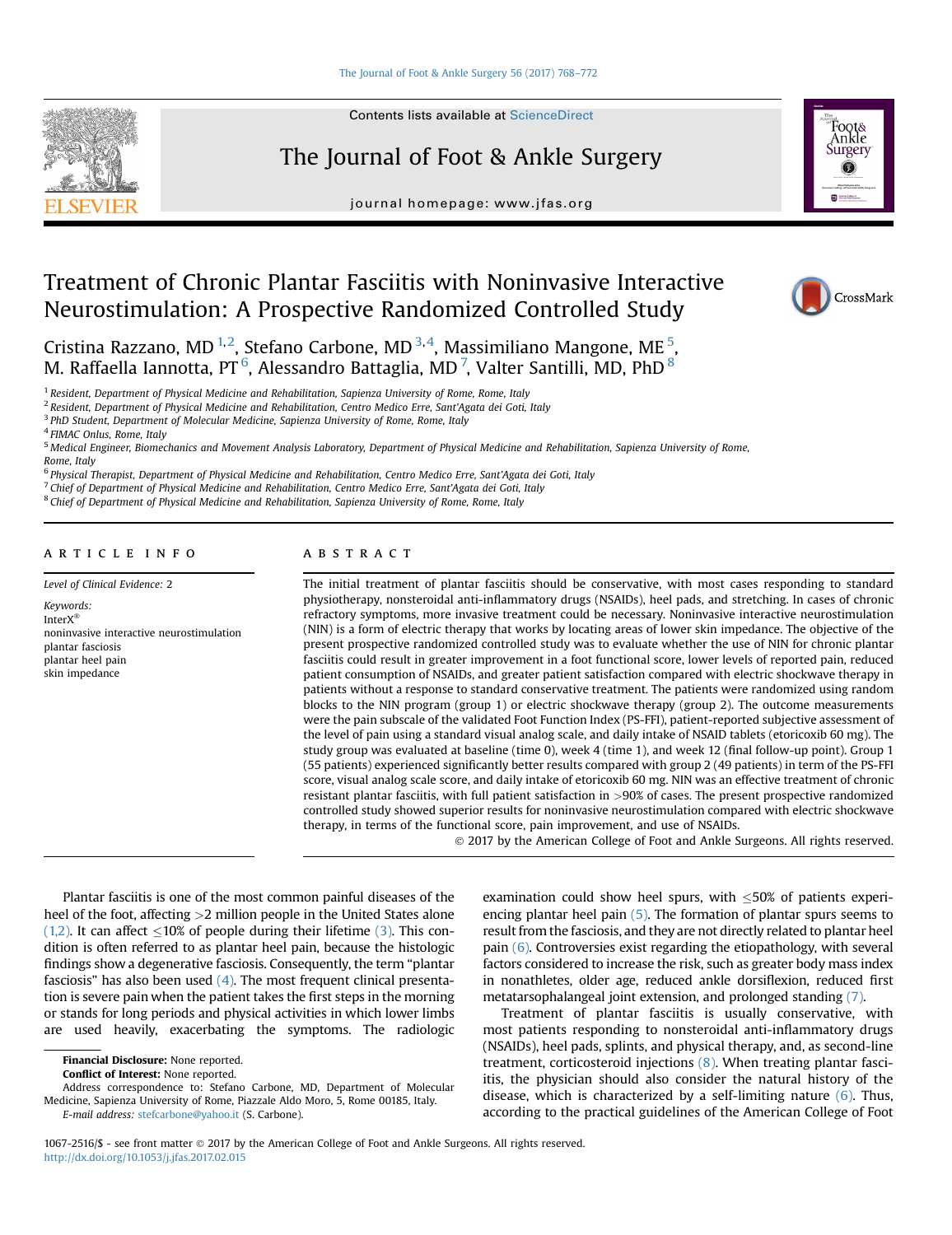<span id="page-2-0"></span>and Ankle Surgeons, a reasonable approach would be to start with the lowest risk and lowest cost treatment (standard physiotherapy, plantar orthoses, NSAIDs), and, if not successful, to switch to corticosteroid injections or second-level physical therapy, such as shockwave therapy.

Recently, the analgesic effects of a relatively new form of electrotherapy, the application of noninvasive interactive neurostimulation (NIN) has shown positive results in the treatment of myofascial syndrome and other musculoskeletal conditions [\(9\)](#page-5-0) and for the postoperative care of femur fractures  $(10)$ , knee replacement surgery [\(11\)](#page-5-0), and ankle fractures [\(12\)](#page-5-0). This device is usually trademarked Inter $X^{\circledast}$  (Neuro Resource Group, Plano, TX). The manufacturer has stated that the device works by locating areas of lower skin impedance, which generally "relate to major nerve branches, trigger points, acupuncture points and localized areas of sympathetic skin response" [\(13\)](#page-5-0). The most interesting aspect of NIN is adaptation in relation to the body (area of lower electric impedance), with the beneficial effects arising from the selective stimulation of nerve fibers A, delta, and C. Similarly, selective stimulation can also occur at the level of the corresponding spinal cord vertebral body by action of the central nervous system [\(13\).](#page-5-0) Compared with transcutaneous electrical nerve stimulation (TENS), the differences with NIN have been attributed to a distinctive electrode positioning and greater amplitude and density of the applied current  $(10,13)$ . The published data regarding NIN suggest that it might exert an anti-inflammatory effect in areas of local inflammation  $(11,12)$ . Its anti-inflammatory effects and interactive nature of the electric stimulation, with diagnostic feedback regarding skin impedance, which informs the therapist regarding which areas to treat and when treatment of a location is complete, means that it can be used for the treatment of chronic tissue degeneration and inflammation, such as plantar fasciitis.

Recently, electric shockwave therapy (ESWT) has been recommended as an appropriate and effective method for the treatment of plantar fasciitis [\(14\)](#page-5-0). The exact therapeutic effects of ESWT and the timing for using this form of physical therapy are not completely understood. One high-quality controlled clinical trial evaluated ESWT versus a stretching technique and found that patients were not satisfied with ESWT when applied as a primary treatment protocol [\(15\).](#page-5-0) Accordingly, its use should be recommended as second-line treatment.

The objective of the present prospective single-blind randomized controlled study was to evaluate whether the use of NIN for chronic plantar fasciitis could result in greater improvement in a foot functional score, lower levels of reported pain, reduced patient consumption of NSAIDs, and greater patient satisfaction compared with ESWT in a consecutive series of patients without a response to standard first-line conservative treatment. The null hypothesis of the present study was that NIN and ESWT would have identical clinical efficacy in patients with chronic plantar fasciitis at a short-term follow-up examination.

# Patients and Methods

The Centro Medico Erre ethical committee and study review board approved the study protocol (approval no. 2016/15). Evaluation of NIN versus placebo was not permitted. Patients received oral and written information about the 2 treatments and gave informed consent to participate in the present study. Owing to the pain resulting secondary to ESWT applications, double-blind randomization was not possible. All rights of the enrolled subjects in the present study were protected. The study was performed in accordance with the Declaration of Helsinki (World Medical Association).

From May 1, 2014 to April 31, 2016, patients with a diagnosis of plantar fasciitis with or without plantar spurs not responding to conventional physical therapy (TENS, Tecar therapy, laser) in addition to NSAIDs and/or plantar heel pads were enrolled in the present randomized clinical trial.

The inclusion criteria were as follows:

- Chronic (>6 months) unilateral presence of tenderness at the proximal insertion of the plantar fascia into the heel bone, either plantar medially or plantarly
- The presence or absence of plantar heel spurs on standard radiographic examination
- A primary complaint of heel pain on weightbearing after a period of rest, with pain dissipating after a few minutes of walking but returning after prolonged periods of walking or standing
- A self-rating of >60 points using a 100-point visual analog scale (VAS) reported by the patient over a 2-day period, with the VAS score recorded immediately after taking the first steps in the morning or after a period of prolonged sedentary behavior (eg, sitting or driving for 6 hours)
- One or more previous treatments with standard physical therapy, NSAIDs, and/or plantar heel pads without satisfactory results, with  $\geq$  4 weeks of washout before enrollment in the present study (complete physical therapy is intended to be 10 sessions)
- $\bullet$  Age  $>18$  years

The exclusion criteria were as follows:

- Receipt of local steroid injections
- Standard radiographs showing calcaneus deformities, stress fracture, or bone tumor



Fig. 1. Flowchart of the study. ESWT, electric shockwave therapy; NIN, noninvasive interactive neurostimulation.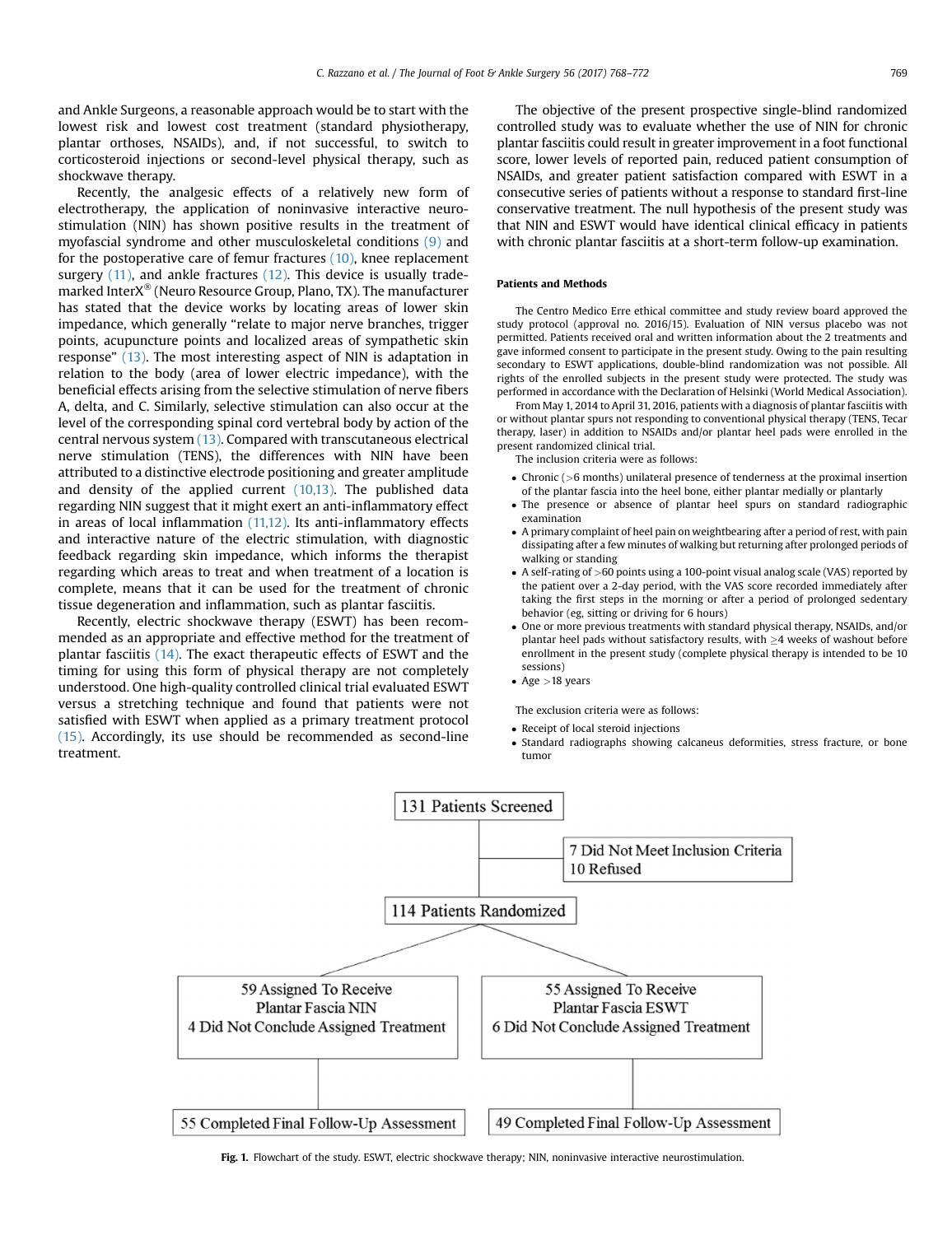

Fig. 2. The Inter $X^{\circledast}$  5002 handheld device, with treatment starting by scanning the target site using a minimal stimulation intensity to identify the correct electrode position for the first 10 minutes. Shown with permission of InterX Technologies.

- Tendinopathy of the Achilles tendon with clinical and sonographic evaluation
- Neurologic heel pain due to nerve entrapment
- Contraindications to ESWT (e.g., pregnancy)
- Previous fractures of, or surgery to, the lower limb
- The presence of neurologic or vascular disease

The selection and exclusion of the patients was consistently executed by 1 of us (C.R.). The demographic (i.e., age, sex) and morphometric (i.e., body mass index [BMI]) characteristics of the patients were recorded.

Of the 131 patients with a diagnosis of plantar fasciitis, 7 did not fulfill the inclusion criteria and 10 were reluctant to participate. The remaining 114 eligible patients were randomized using random blocks to the NIN program (59 patients, group 1) or ESWT (55 patients, group 2; [Fig. 1](#page-2-0)). To avoid any cost-related bias, the patients in the 2 groups paid the same fee.

#### Non-invasive Interactive Neurostimulation (NIN) 5002 Protocol

The treatment protocol consisted of 3 sessions weekly for 20 minutes at each session using a portable, handheld device (Inter $X^{\otimes}$  5002; Neuro Resource Group) for a total of 10 sessions. The InterX® 5000 device has been previously described  $(10,13)$  and generates a high-amplitude, pulsed, damped biphasic sinusoidal current that is delivered to the tissue using a pair of concentric electrodes placed in direct contact with the target area. The Inter $X^{\circledast}$  5002 differs, because it uses a more advanced user interface. With the handheld device, the treatment starts by scanning the target site using a minimal stimulation intensity to identify the electrode position, which will correlate with the lowest tissue impedance (Fig. 2). Next, the device is held stationary at this location, and the intensity is increased to produce a comfortable sensation to the patient (electrical paresthesia) for the first 10 minutes. Immediately thereafter, the Inter $X^{\otimes}$  multiflex array electrode is used for the next 10 minutes of treatment (Fig. 3). This protocol was repeated 10 times, 3 times each week. The patients who could not attend to this schedule were excluded from the present study. All the patients were treated by the same 1 of us (C.R.).

#### ESWT Protocol

Intermediate shockwave therapy with an electrohydraulic shockwave system able to apply a 0.15 mJ/mm<sup>2</sup> energy level (Duolith<sup>®</sup> SD1 extracorporeal shockwave therapy system; Storz Medical, Tägerwilen, Switzerland) was protocol used. Once each week for 3 consecutive weeks, 2000 shockwave impulses were applied. A total of 900 mJ/mm<sup>2</sup> was given to each patient [\(16,17\).](#page-5-0) During the treatment, the patient was placed prone on a medical examination cot. The area where the patient reported the maximum tenderness was marked with a skin marker, and ultrasound gel was applied to this area. During ESWT, the use of anesthetics or narcotics was not allowed. All patients were treated by 1 of us (C.R.).

#### Outcome Measurements

An assessor (S.C.) not involved in the protocol and kept unaware of the treatment groups consistently collected the outcome measurements.

All the patients underwent the baseline evaluations before their first NIN or ESWT session (time 0; [Table 1\)](#page-4-0). The outcome measures included the use of the pain subscale of the validated Foot Function Index (PS-FFI) [\(18\),](#page-5-0) self-reported subjective patient assessment of the level of pain using a standard VAS, and daily intake of NSAIDs (etoricoxib tablets 60 mg). Questions from the PS-FFI were used to produce the primary numerical outcome score. The scores for the PS-FFI range from 0 (no pain) to 10 (worst pain imaginable). We used only the first 7 items of the PS-FFI, because the remaining 2 items relate to orthotic use.

In the VAS, 0 represents "no pain" and 100 the "worst pain possible." The VAS has been previously validated for chronic conditions [\(19\)](#page-5-0). The pain rating was calculated as the average VAS score reported by the patient over a 2-day period, with the VAS score



Fig. 3. The Inter $X^{\circledast}$  multiflex array electrode was used for the second 10 minutes of treatment. Shown with permission of InterX Technologies.

immediately recorded after taking the first steps in the morning or after a period of prolonged sedentary behavior (e.g., sitting or driving for 6 hours).

Patients who did not use the prescription of etoricoxib 60 mg oral tablets when needed and used other form of analgesics were excluded from the present study.

The complications that developed were assessed. The study groups were evaluated at baseline (time 0), week 4 (time 1), and week 12 (final follow-up point). At time 1, the patients were asked whether they were completely satisfied (would suggest the treatment to a friend), satisfied, or not satisfied.

#### Statistical Analysis

We supposed that  $\alpha$  equaled 0.05 and 1 –  $\beta$  (power) equaled 0.80 for the power analyses. Thus, for an average 35-point decrease in the FFI score at 12 weeks after application of NIN or ESWT, a minimum of 44 subjects would be required for statistical analysis in each group. For the comparative study, 2-way analysis of variance, with the group as the between-patient factor and time as the within-patient factor, was used to assess the presence of significant differences between the groups and within each group before treatment and at the scheduled follow-up examinations. Potential correlation between the demographic (age, sex) and morphometric (BMI) data, with the final result (PS-FFI score) were calculated using a multivariate linear regression model. The patient characteristics are described using the average  $\pm$  standard deviation for continuous variables. Statistical analysis was performed using SPSS software, version 16.0 (SPSS, Chicago, IL). Statistical significance was defined at the 5% ( $p \leq .05$ ) level.

# Results

Of the 114 eligible patients randomized in the 2 groups (59 in the NIN group and 55 in the ESWT group), 10 were excluded from the final follow-up examination (4 in the NIN group and 6 in the ESWT group). The reasons for exclusion were not reachable for the final examination for 3 patients and patient request for corticosteroid injections for 1 patient in the first group. In the second group, 2 were not reachable for the final examination and 4 were not compliant with ESWT (severe pain during the procedure). The groups (55 in group 1 and 49 in group 2) were comparable for the demographic and morphometric characteristics and the baseline functional score (PS-FFI), VAS score, and daily tablets of etoricoxib 60 mg ( $p > .1$ ; [Table 1](#page-4-0)).

For the change in the pain subscale scores of the PS-FFI, analysis of variance demonstrated a significant effect of treatment ( $p < .031$ ) and a significant treatment–time interaction ( $p < .01$ ) at 4 weeks after baseline in favor of NIN (group 1) compared with ESWT (group 2). The details are listed in [Table 2](#page-4-0). Similar significant differences persisted at the 12-week follow-up point. The results of the VAS and etoricoxib tablet intake analysis showed statistically significant differences at both 4 and 12 weeks of follow-up [\(Table 3\)](#page-5-0) in favor of the NIN group.

At the end of the treatment period, when the last NIN or ESWT session had been given, 51 patients (92.7%) in group 1 and 18 patients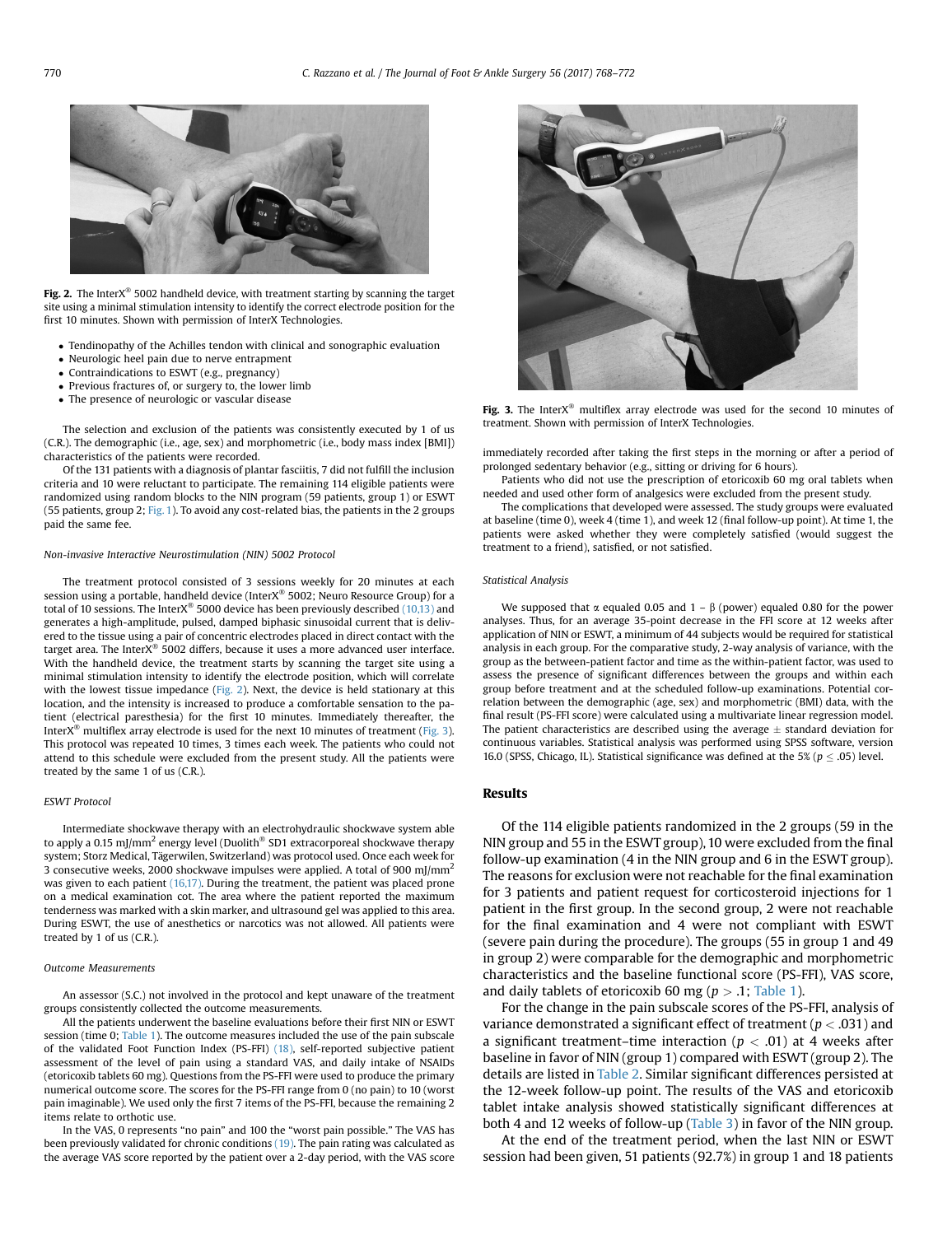<span id="page-4-0"></span>

| Table 1                                                    |  |  |  |
|------------------------------------------------------------|--|--|--|
| Summary of baseline measures stratified by treatment group |  |  |  |

| Characteristic                                   | Group 2, NIN<br>$(n = 55)$ | Group 2, ESWT<br>$(n = 49)$ |
|--------------------------------------------------|----------------------------|-----------------------------|
| Age (y)                                          |                            |                             |
| Mean                                             | 53                         | 50.6                        |
| Range                                            | 37 to 71                   | 30 to 69                    |
| Male sex                                         | 30(54.5)                   | 23(46)                      |
| Weight (kg)                                      |                            |                             |
| Mean                                             | 82.1                       | 79                          |
| Range                                            | 47 to 136                  | 50 to 110                   |
| BMI $\left(\frac{kg}{m^2}\right)$                |                            |                             |
| Mean                                             | 26.2                       | 25.3                        |
| Range                                            | 19 to 36                   | 22 to 34                    |
| Affected foot, right                             | 20 (36.3)                  | 21(42.8)                    |
| <b>PS-FFI</b>                                    |                            |                             |
| 1. Pain at its worst                             | $8.7 \pm 0.6$              | $8.9 \pm 0.5$               |
| 2. Pain during first steps of walking in morning | $8.3\,\pm\,0.8$            | $8.5 \pm 1.0$               |
| 3. Pain at end of day                            | $5.6 \pm 1.2$              | $5.8 \pm 1.0$               |
| 4. Pain while walking barefoot                   | $7.2\pm0.9$                | $7.2 \pm 1.0$               |
| 5. Pain while standing barefoot                  | $4.3 \pm 1.2$              | $4.6 \pm 1.0$               |
| 6. Pain walking wearing shoes                    | $3.9 \pm 0.8$              | $3.6 \pm 0.9$               |
| 7. Pain standing wearing shoes                   | $4.1 \pm 1.1$              | $4.1 \pm 1.0$               |
| VAS score <sup>t</sup>                           |                            |                             |
| Mean                                             | 78                         | 75                          |
| Range                                            | 60 to 90                   | 60 to 95                    |
| NSAID use (etoricoxib tablets)                   | $2.3 \pm 0.6$              | $2.1 \pm 0.5$               |
|                                                  |                            |                             |

Abbreviations: BMI, body mass index; ESWT, electric shockwave therapy; NIN, noninvasive interactive neurostimulation; NSAID, nonsteroidal anti-inflammatory drug; PS-FFI, pain subscale of the validated Foot Function Index; VAS, visual analog scale. None of the between group comparisons was statistically significant at baseline. Data presented as mean and range, n  $(\%)$ , or mean  $\pm$  standard deviation.

\* Subscale scores range from 0 to 10, with higher scores indicating greater impairment.

Higher score indicates greater impairment.

(36.7%) in group 2 declared they were satisfied. In groups 1 and 2, 2 and 15 patients were partially satisfied (3.6% in group 1 and 30.6% in group 2). The number of patients who were not satisfied was 2 (3.6%) in group 1 and 16 (32.6%) in group 2.

A statistically significant negative correlation ( $p = .005$ ) was found between the BMI and final result (PS-FFI score) in both groups. No statistically significant correlation was found between age and sex and the final result (PS-FFI score). The 2 patients who were not satisfied in group I had a BMI of 32 and 36 kg/m<sup>2</sup>, respectively.

# Side Effects

All 49 patients in the ESWT group (group 2) reported moderate to severe pain during treatment and transient reddening within the few hours after treatment. No device-related complications occurred in either group.

# Discussion

In the present prospective randomized controlled study, a consecutive series of patients affected by chronic plantar fasciitis were evaluated to compare the short-term results of Inter $X^{\text{B}}$  5002 NIN compared with ESWT using the PS-FFI, VAS, and daily intake of the NSAID etoricoxib. Our findings showed that although both treatments are doubtless effective in the treatment of chronic plantar fasciitis, NIN resulted in improved patient satisfaction for control of the pain associated with chronic fasciosis compared with ESWT.

In the NIN group, the  $>90\%$  of the patients were completely satisfied with the results at both 4 and 12 weeks of follow-up, without short-term recurrence of the fasciitis. The only 2 patients who were not satisfied were obese, confirming that obesity is a major risk factor for the occurrence of plantar fasciitis and its resistance to treatment.

To the best of our knowledge, the present study is the first to study a consistent consecutive number of patients affected by plantar fasciitis treated with Inter $X^{\circledast}$  neurostimulation. The exact mechanism of action in plantar fasciitis is unknown. The neurologic effect as a gate control mechanism of pain control might partially explain it; however, the short duration of the treatment sessions, the long-lasting effects, and the cumulative reduction in pain bring into question the possibility that gate control is the primary mechanism of pain reduction. Probably, similar to TENS stimulation [\(20\),](#page-5-0) the mechanism of pain relief for this type of cutaneous stimulation will be found in both segmental and descending inhibition and in local regulation of inflammation. A unique characteristic of this device is that continuous interaction occurs between the Inter $X^{\circledast}$  device and skin impedance as it changes relative to the blood flow and degree of sweating. The Inter $X^{\circledR}$  device changes its stimulation in response to the skin impedance changes, resulting in a greater concentration of stimulation. This high amplitude of stimulation at multiple points of lower

### Table 2

Change in pain subscale scores of Foot Function Index from baseline to 4- and 12-week follow-up points

| PS-FFI Item                                      | Time $1(4 \text{ wk})$ | p Value (Baseline) | Final Follow-Up Point (12 wk) | p Value (Baseline) |
|--------------------------------------------------|------------------------|--------------------|-------------------------------|--------------------|
| 1. Pain at its worst                             |                        | .004               |                               | .0022              |
| NIN $(n = 55)$                                   | $4.1 \pm 1.9$          |                    | $3.5 \pm 1.3$                 |                    |
| ESWT $(n = 49)$                                  | $6.7 \pm 1.3$          |                    | $6.0 \pm 1.1$                 |                    |
| 2. Pain during first steps of walking in morning |                        | < .001             |                               | < 0.001            |
| NIN $(n = 55)$                                   | $3.9 \pm 1.2$          |                    | $2.8 \pm 0.8$                 |                    |
| ESWT $(n = 49)$                                  | $7.1 \pm 1.8$          |                    | $6.0 \pm 1.2$                 |                    |
| 3. Pain at the end of day                        |                        | .023               |                               | .01                |
| NIN $(n = 55)$                                   | $3.6 \pm 0.8$          |                    | $2.8 \pm 1.0$                 |                    |
| ESWT $(n = 49)$                                  | $5.1 \pm 1.0$          |                    | $4.9 \pm 0.8$                 |                    |
| 4. Pain while walking barefoot                   |                        | .03                |                               | .02                |
| NIN $(n = 55)$                                   | $4.8 \pm 1.1$          |                    | $3.0 \pm 0.5$                 |                    |
| ESWT $(n = 49)$                                  | $5.6 \pm 0.9$          |                    | $4.5 \pm 0.7$                 |                    |
| 5. Pain while standing barefoot                  |                        | .012               |                               | .008               |
| $NIN (n = 55)$                                   | $2.9 \pm 0.5$          |                    | $2.0 \pm 0.8$                 |                    |
| ESWT $(n = 49)$                                  | $4.0 \pm 1.2$          |                    | $3.3 \pm 1.0$                 |                    |
| 6. Pain while walking with shoes                 |                        | .031               |                               | .029               |
| $NIN (n = 55)$                                   | $2.3 \pm 0.6$          |                    | $1.5 \pm 0.5$                 |                    |
| ESWT $(n = 49)$                                  | $3.2 \pm 0.5$          |                    | $2.9 \pm 0.5$                 |                    |
| 7. Pain while standing with shoes                |                        | .027               |                               | .015               |
| NIN $(n = 55)$                                   | $1.9 \pm 1.2$          |                    | $0.5 \pm 1.0$                 |                    |
| ESWT $(n = 49)$                                  | $3.1 \pm 1.0$          |                    | $2.0 \pm 1.2$                 |                    |

Abbreviations: ESWT, electric shockwave therapy; NIN, noninvasive interactive neurostimulation; PS-FFI, pain subscale of the validated Foot Function Index. Data presented as mean  $\pm$  standard deviation.